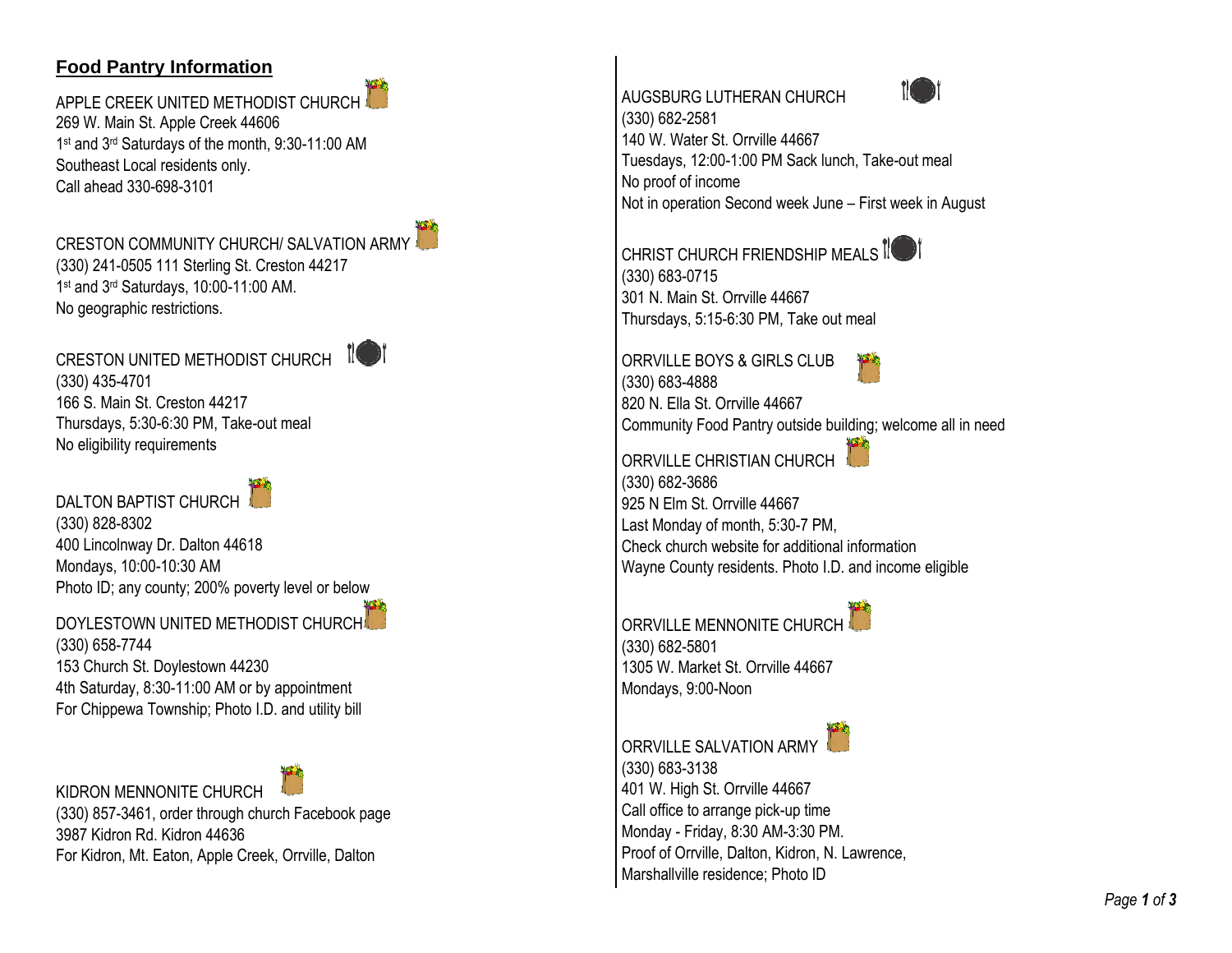COMMUNITY ACTION WAYNE/MEDINA RITTMAN (330) 927-1871 88 N. Main St., Suite 201 Rittman 44270 Call to arrange pick-up time Tuesdays and Thursdays, 8:00 AM-4:00 PM, weekly Photo ID and Proof of income; Wayne county or surrounding area

CROWN HILL MENNONITE CHURCH

(330) 927-1716 9693 Benner Rd. Rittman 44270 Last Thursday of month, 2-5 PM; Last Friday of month, 10 AM-1 PM Photo ID and Proof of income

EASTERN ROAD CHURCH OF GOD (330) 927-0448 2600 Eastern Rd. Rittman 44270 Tuesdays and Saturdays 9:00 AM – 12:00 PM Photo ID and Income guidelines

RITTMAN UNITED METHODIST CHURCH (330) 925-4015 211 N. Metzger Ave. Rittman 44270 3rd Wednesday of month, 4-5:30 PM Rittman residents only; Photo ID





51 N. Main St. Rittman 44270 Mondays-Thursdays, 9:00 AM-2:00 PM Coffee, tea, and a small bite to eat No eligibility requirements

SHREVE UNITED METHODIST CHURCH



STERLING UNITED METHODIST CHURCH (330) 939-2751 13584 Kauffman Ave. Sterling 44276 Last Sunday of month, 5:00-6:00 PM (Every Sunday in the Summer) Norwayne School District

MOHICAN CHURCH OF THE BRETHREN (419) 846-3932 7759 N. Elyria Rd. West Salem 44287 3 rd Thursday of each month, 6:15-7:15 PM Anyone in need is welcome



(330) 465-8234 99 E. Buckeye St. West Salem 44287 3rd Saturday of month, 9:00 AM- 12:00 PM Photo ID; any county; 200% poverty level or below



WEST SALEM OUTREACH & FOOD PANTRY (419) 853-4588 99 E. Buckeye St. West Salem 44287 1st Friday of month, 10:30 AM- 12:00 PM & 5:00-5:30 PM Greater West Salem area & NW School District

WEST SALEM ST. STEPHEN CATHOLIC CHURCH I (419) 853-4946 44 Britton St. West Salem 44287 Wednesdays, 5:30 PM, Take-out meals

OLD MOTHER HUBBARD'S CUPBOARD (330) 327-6389 2450 N. Firestone Rd. Wooster 44691 Wednesdays, 10:00 AM- 4:00 PM, No income requirements